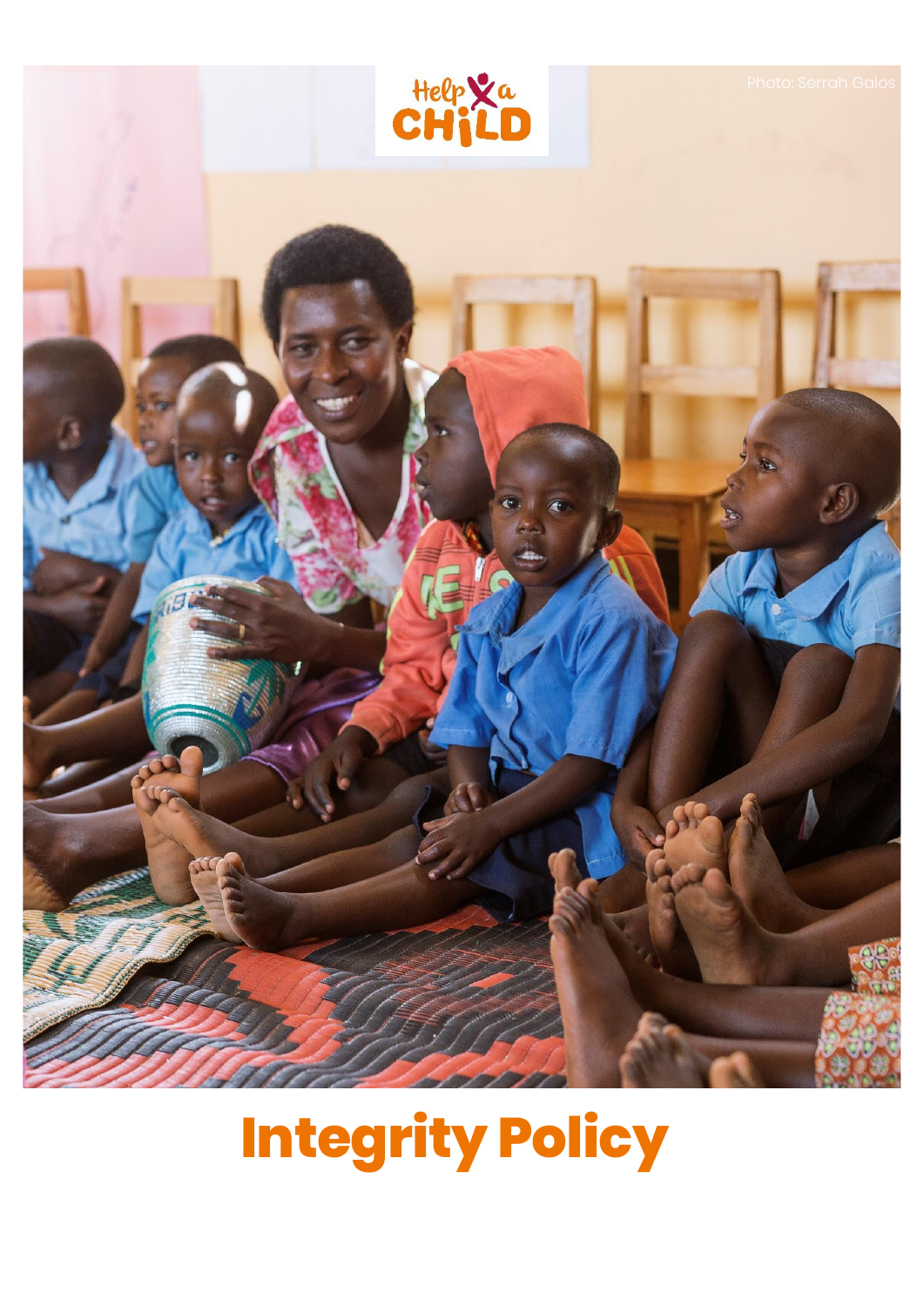## **Contents**

#### Annexes<sup>1</sup>

Annex 1: Help a Child Code of Conduct Annex 2: Child safeguarding Policy Annex 3: Anti-Fraud & Corruption Policy Annex 4: Feedback, Complaints and Whistle Blowing Procedure Annex 5: Confidential Counseling

<sup>1</sup> The listed annexes are separate files (saved online and on SharePoint). This Integrity Policy also includes a reference to the HR Policy and Employee Handbook, which, are separate policy documents.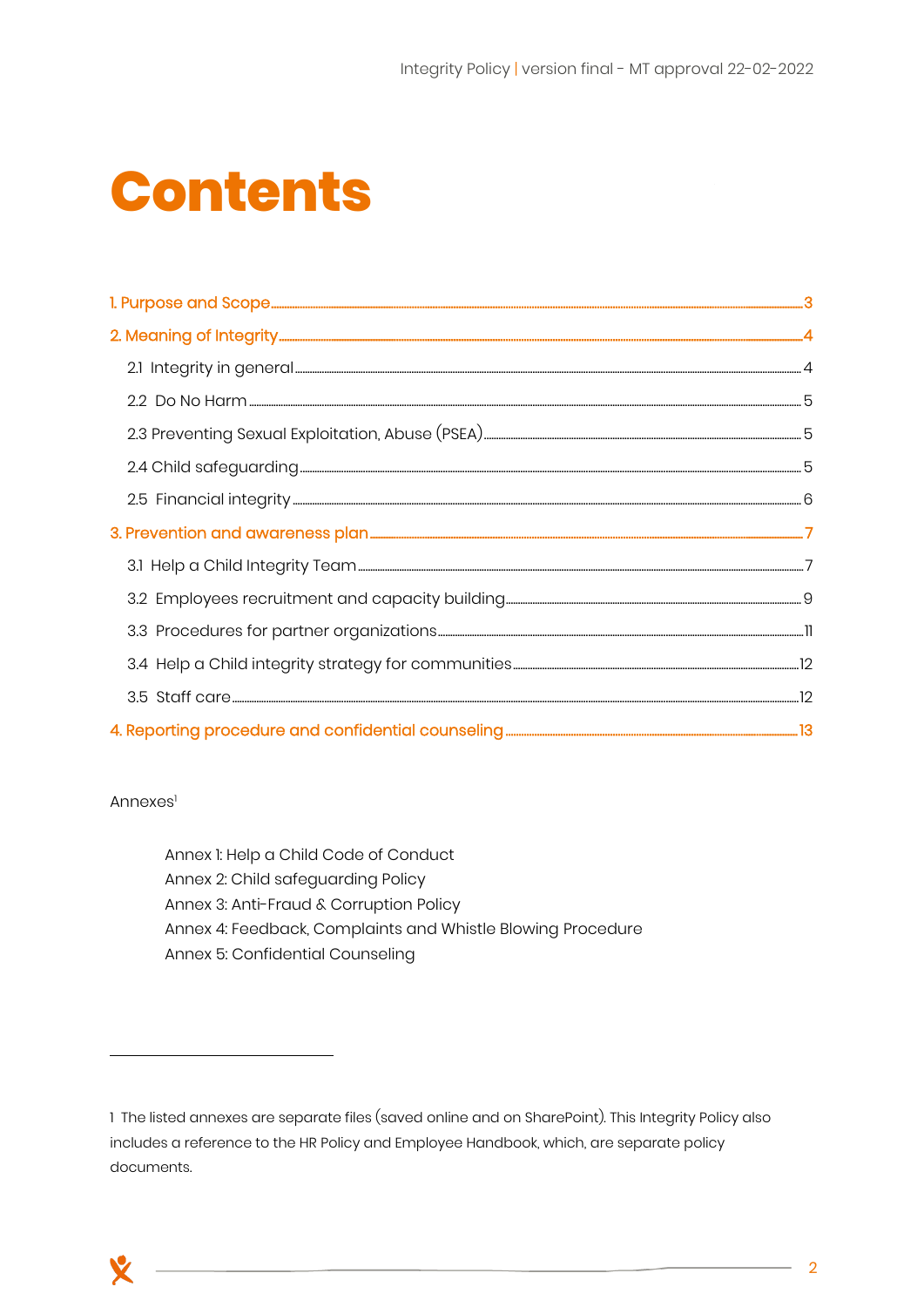## <span id="page-2-0"></span>**1.Purpose and Scope**

Help a Child provides a future for children in need, their family, and their entire community. As a Christian non-profit organization Help a Child wants every child - regardless of their social, political, religious, ethnic, or economic background – to have a life in dignity, with love and with a promising future.

This policy document sets the basis for the organization's position on how it acknowledges and should manage any integrity-related risk with the aim to prevent integrity issues from happening, and when occurring, to take adequate action. The Integrity Policy with its annexes aims to provide clear guidance on what we expect of each other. It describes acceptable standards of behavior and promotes good practice for everyone representing Help a Child.

The policy is in line with the integrity standards of the Dutch network Partos, Goede Doelen Nederland and the Dutch Relief Alliance; and aligns with the Core Humanitarian Standards, and the ICRC code of conduct. Help a Child participates in the [Inter-Agency Misconduct](https://www.schr.info/the-misconduct-disclosure-scheme)  [Disclosure Scheme](https://www.schr.info/the-misconduct-disclosure-scheme) and is a full member of the [CHS Alliance](https://www.chsalliance.org/) as well as the [Keeping Children](https://www.keepingchildrensafe.global/)  [Safe Alliance.](https://www.keepingchildrensafe.global/)

We expect everyone who represents Help a Child to comply with international law and to uphold the highest standards of integrity. Everyone is personally and collectively responsible for upholding and promoting these standards of ethical and professional conduct. Each of us, in all aspects of our work, is an ambassador of Help a Child and will frequently work in positions of authority and trust. Help a Child expects its representatives to always behave in a manner that represents Help a Child's mission and beliefs and core values. If only one of us acts in a way that is inconsistent with our values and principles, the impact on our reputation may mean we fail to achieve our objectives. We expect everyone who represents Help a Child, collectively referred to as staff or employees, to adhere to this Integrity Policy, including its annexes:

- Contracted staff
- Consultants
- Volunteers, trainees, and interns
- Or anyone else who acts on behalf of Help a Child

This policy forms part of all contracts of employment or conditions of service and all representatives of Help a Child are expected to sign the Integrity Policy before conducting any activities on behalf of Help a Child.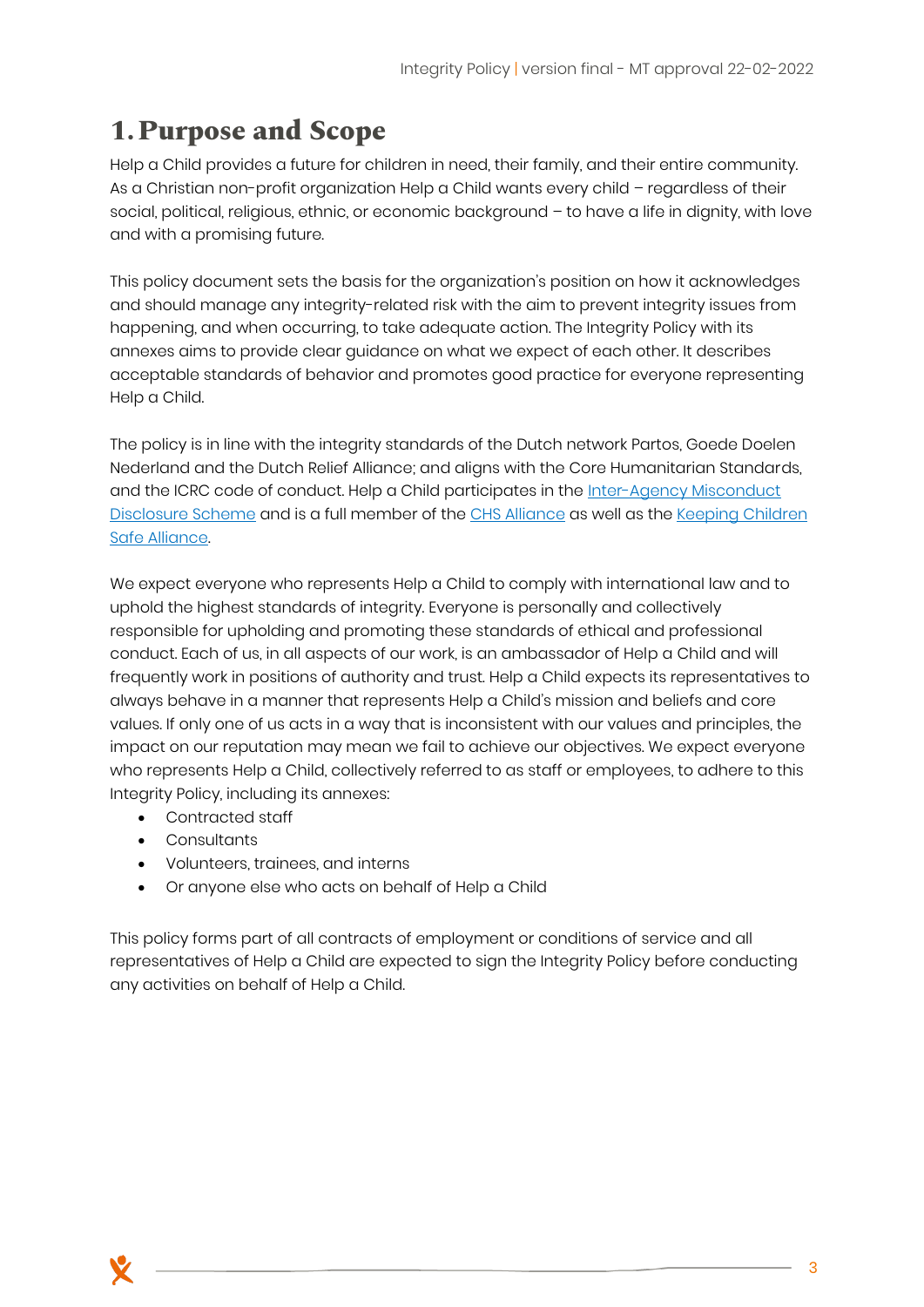## <span id="page-3-0"></span>**2. Meaning of Integrity**

#### <span id="page-3-1"></span>2.1 Integrity in general

Based on our organizational core values Help a Child expects its employees to behave with integrity; meaning to do no harm and to carefully consider the rights and interests of others. Working with Help a Child should occur within an atmosphere of mutual trust and commitment. It means a safe environment, in which everyone behaves responsibly and is willing to account for their conduct. Nobody should feel excluded, and inclusiveness is general. It also means handling confidential and privacy-sensitive information with discretion.

Working with Help a Child implies an obligation to the organization, its donors as well as its target groups. Decisions should be carefully prepared, considering the interests and vulnerabilities of all these parties. Employees must use power, resources and information in a responsible manner and must be guided by what serves the public interest, and most of all the dignity and protection of human beings. They must be able to resist temptations and to avoid risky situations. They should carefully consider legitimate rights, interests, and expectations, including in situations where it is not (immediately) clear what is the right choice.

Acting with integrity takes place in day-to-day practice and is not bound to a person's workplace and contracted hours. In our digital world with its flexible methods of working, the separation between work and private life has become less clear. It is therefore important for employees to be aware that private behavior can have a negative impact on their acting as a good employee and may harm their employer.

However, not only the employee has an obligation, but also the organization is expected to be a 'good employer' and has a 'duty of care'. The employer will respect the employees' rights, and not abuse its position of authority. Help a Child aims to ensure good working conditions and a safe working environment. Help a Child is responsible for creating a safe environment in which integrity issues can be discussed and promote awareness of what is meant by acting with integrity. Also, Help a Child highly values respect for people and their private lives, the absence of discrimination (e.g. based on ethnicity, religion, gender, age, sexuality and culture), and the protection of health and safety.

Regarding the people Help a Child supports, the organization aims to provide them with high quality support and to refrain from harmful interventions and communications when preparing, facilitating, implementing, monitoring, and evaluating, learning, and phasing out its programs. It complies with international law and respects cultures and traditions as well as the country's sovereignty. When it comes to other stakeholders, such as partner organizations and donors, Help a Child aims to be compliant to all regulations by implementing good governance practices as well as reliable and relevant communications and data.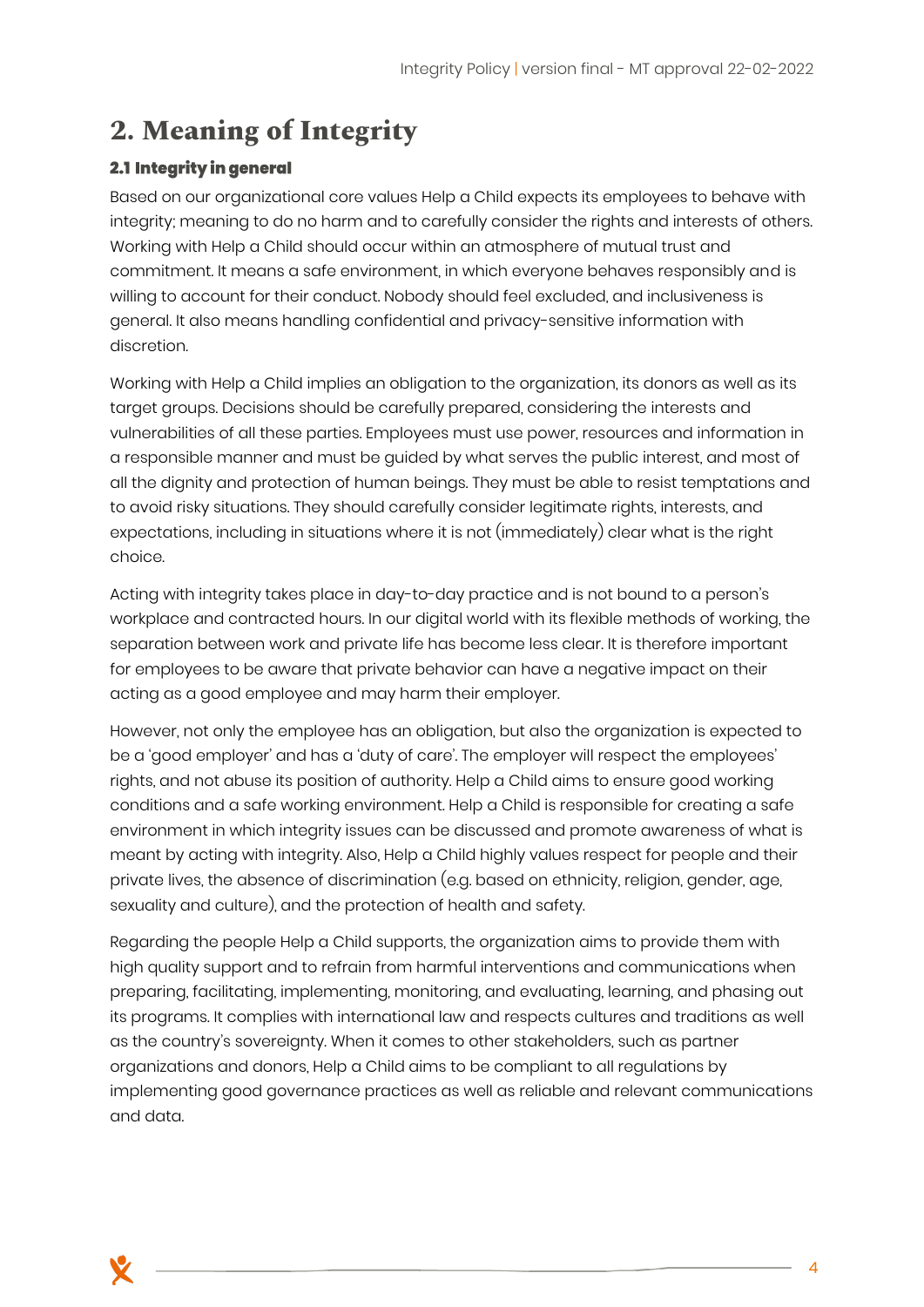#### <span id="page-4-0"></span>2.2 Do No Harm

It is one of Help a Child's highest priorities to protect our beneficiaries from harm. Therefore, all representatives of Help a Child are expected to adhere to the protection principles as mentioned in the [Sphere Handbook](https://handbook.spherestandards.org/en/sphere/#ch004_002) and derived from the Humanitarian Charter, although they also apply to a development context.

Protection principles:

- 1. Avoid exposing people to further harm as a result of your actions. Meaning: those involved in humanitarian response take steps to avoid or minimize any adverse effects of their intervention, in particular the risk of exposing people to increased danger or abuse of their rights.
- 2. Ensure people's access to impartial assistance in proportion to need and without discrimination.

Meaning: people can access humanitarian assistance according to need and without adverse discrimination. Assistance is not withheld from people in need, and access for humanitarian agencies is provided as necessary to meet the Sphere standards.

3. Protect people from physical and psychological harm arising from violence and coercion.

Meaning: people are protected from violence, from being forced or induced to act against their will and from fear of such abuse.

4. Assist people to claim their rights, access available remedies and recover from the effects of abuse.

The affected population is helped to claim their rights through information, documentation and assistance in seeking remedies. People are supported appropriately in recovering from the physical, psychological and social effects of violence and other abuses.

#### <span id="page-4-1"></span>2.3 Preventing Sexual Exploitation, Abuse (PSEA)

All staff and programme participants should be treated with dignity and respect. In this regard, Help a Child gives particular attention to preventing sexual exploitation, and abuse (PSEA) and follows the core principles of the [IASC,](https://psea.interagencystandingcommittee.org/update/iasc-six-core-principles) which are further explained in the Code of Conduct, annex 1. Help a Child has a zero-tolerance policy when it comes to sexual harassment, exploitation and abuse. As mentioned, Help a Child participates in the Inter-Agency Misconduct Disclosure Scheme.

#### <span id="page-4-2"></span>**2.4 Child safeguarding**

'Child safeguarding' is the responsibility that Help a Child has to ensure their employees and operations do not harm children; that it does not expose children to the risk of harm and abuse, and that any concern the organization has about children's safety within the communities in which they work, is reported to the appropriate authorities<sup>2</sup>. .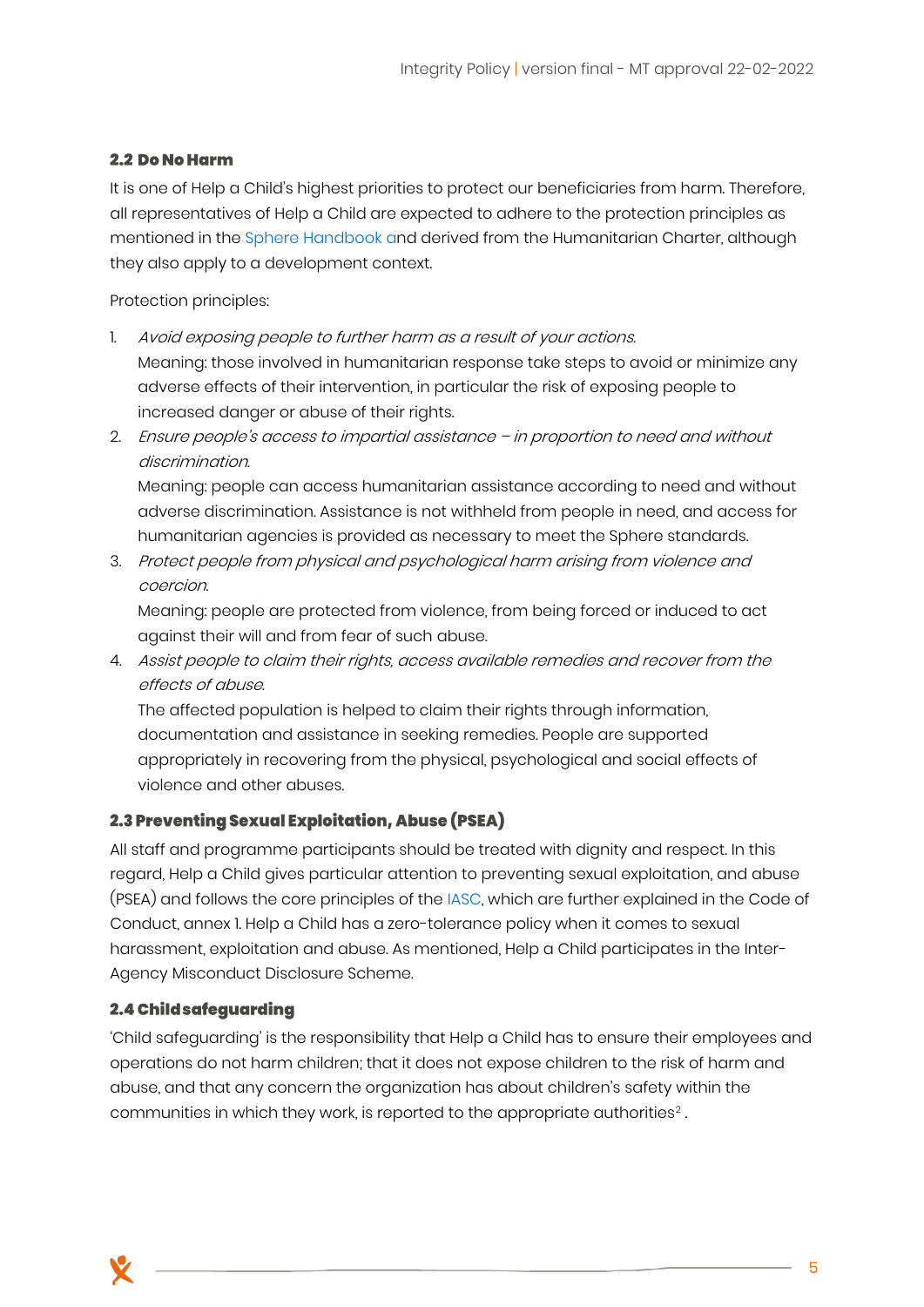All forms of abuse and exploitation suffered by children are unacceptable. Children need to be protected from harm and supported in an enabling environment in which children can develop holistically. Also, we believe all children have equal rights to be protected including those who are disabled, who are from minority ethnic/faith groups, and regardless of gender, sexuality and culture.

Help a Child's Child Safeguarding Policy, to be found in annex 2, clearly emphasizes the rights children have to be protected from abuse and exploitation. It sets out the responsibility Help a Child has to ensure that all representatives of Help a Child and Help a Child's partners are given guidance about the standards of behavior and practice required of them at all times when they are in contact with children. The policy also formulates guidelines for incorporating Child Protection into programs and other work.

In line with our vision and mission, we acknowledge the protection of children is a human right. The Child Safeguarding Policy is, therefore, based on the UN Convention on the rights of the child. To align with internationally recognised standards and good practice Help a Child has become a full member of the [Keeping Children Safe Network](https://www.keepingchildrensafe.global/) and is committed to meet Keeping Children Safe's standards for child protection.

Any child protection issue caused by anyone who is not an employee or other representative of Help a Child, is outside the scope of this policy. It needs to be dealt with through the (community) child protection mechanism in the local context, or any other local authorities or protection systems in place. Help a Child however, will support the setup or strengthening of these community protection mechanisms, for as much as possible.

#### <span id="page-5-0"></span>**2.5 Financial integrity**

Help a Child aims to ensure that the organization manages its finances responsibly, and to be transparent in how the money is used to carry out its mission. Help a Child not only aims for donor accountability and addressing expectations of donors, but also wants to be accountable to its employees and the people it supports. Help a Child expects its employees and others working on behalf of the organization to commit to lawful and ethical behavior, also when it comes to financial management and the organization aims to prevent and act upon financial misconduct.

More on Help a Child's norms, values and rules regarding financial integrity can be found in Help a Child's Anti-Fraud and -Corruption Policy in annex 3.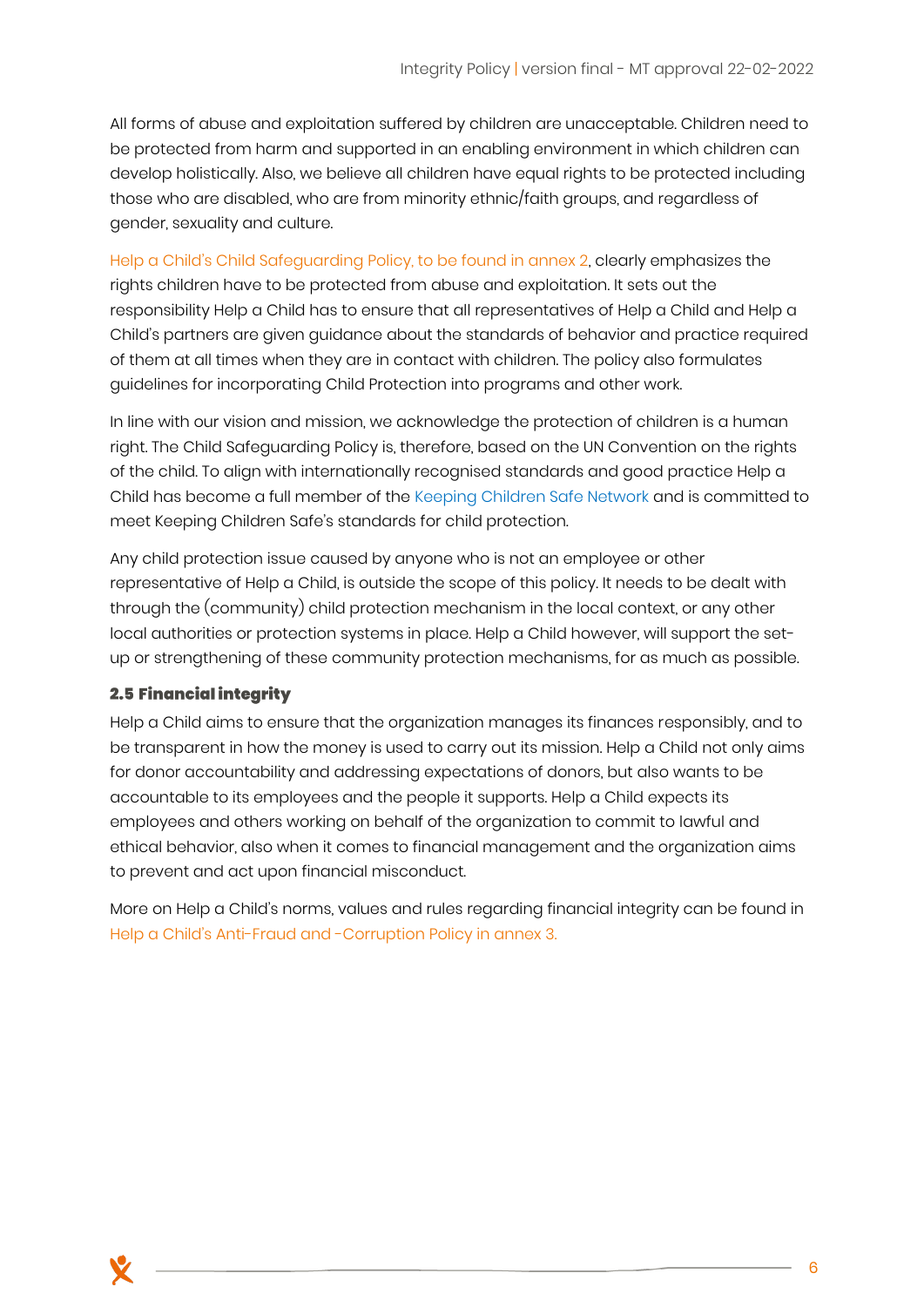### <span id="page-6-0"></span>**3. Prevention and awareness plan**

Preventing a breach of code of conduct, such as sexual abuse, exploitation and other forms of misconduct, is far better than *responding* to it. There are several ways in which Help a Child's is working on prevention, including background and reference checks of candidates, as part of the hiring process. Help a Child participates in the Inter-Agency Misconduct Disclosure Scheme<sup>3</sup> , which means that all reference checks include a written questionnaire. This will be sent to past employers about misconduct like sexual exploitation, abuse or harassment. Granting references by Help a Child will be subject to the Scheme as well.

Another way of prevention is providing new employees with training on Help a Child's Integrity Policy as well as frequent reminders and follow-up by the Integrity Focal Points and Integrity Coordinator. It is Help a Child's duty to create awareness among its staff, partners, and target communities about their rights and what to do to claim those rights and report misconduct. For communities, this is captured in our Community Based Complaints and Feedback Mechanism.

An integrity audit is incorporated in the regular internal audits conducted in all Help a Child offices and among each partner organization. Results of these audits will be used as learnings on which improvements of the organization's integrity procedures will be based.

This chapter describes further what Help a Child will do in its efforts to prevent misconduct and to ensure awareness on the Integrity Policy, including the ways to report misconduct, is created among its own employees and people participating in its projects.

#### <span id="page-6-1"></span>3.1 Help a Child Integrity Team

The Help a Child Integrity Team consists of the Integrity Coordinator, Integrity Leadership Team, and the Integrity Focal Points.

#### Integrity Coordinator

Help a Child assigned a corporate Integrity Coordinator to lead the international Integrity Team. The integrity coordinator is responsible for the following (based on the job description):

- leading the Help a Child Integrity Team, consisting of Integrity Focal Points who are each based in a Help a Child country office;
- building the capacity of the Integrity Focal Points based on the training plan and integrity policy;
- ensuring awareness is created among employees on the organization's integrity policy and procedures;
- reviewing the Integrity Policy every two years;
- coordinating and monitoring implementation of the Integrity Policy;
- analyzing and coordinating follow up on integrity issues being reported; and
- together with the management, take part in risk assessment and audits, focus on vulnerabilities.

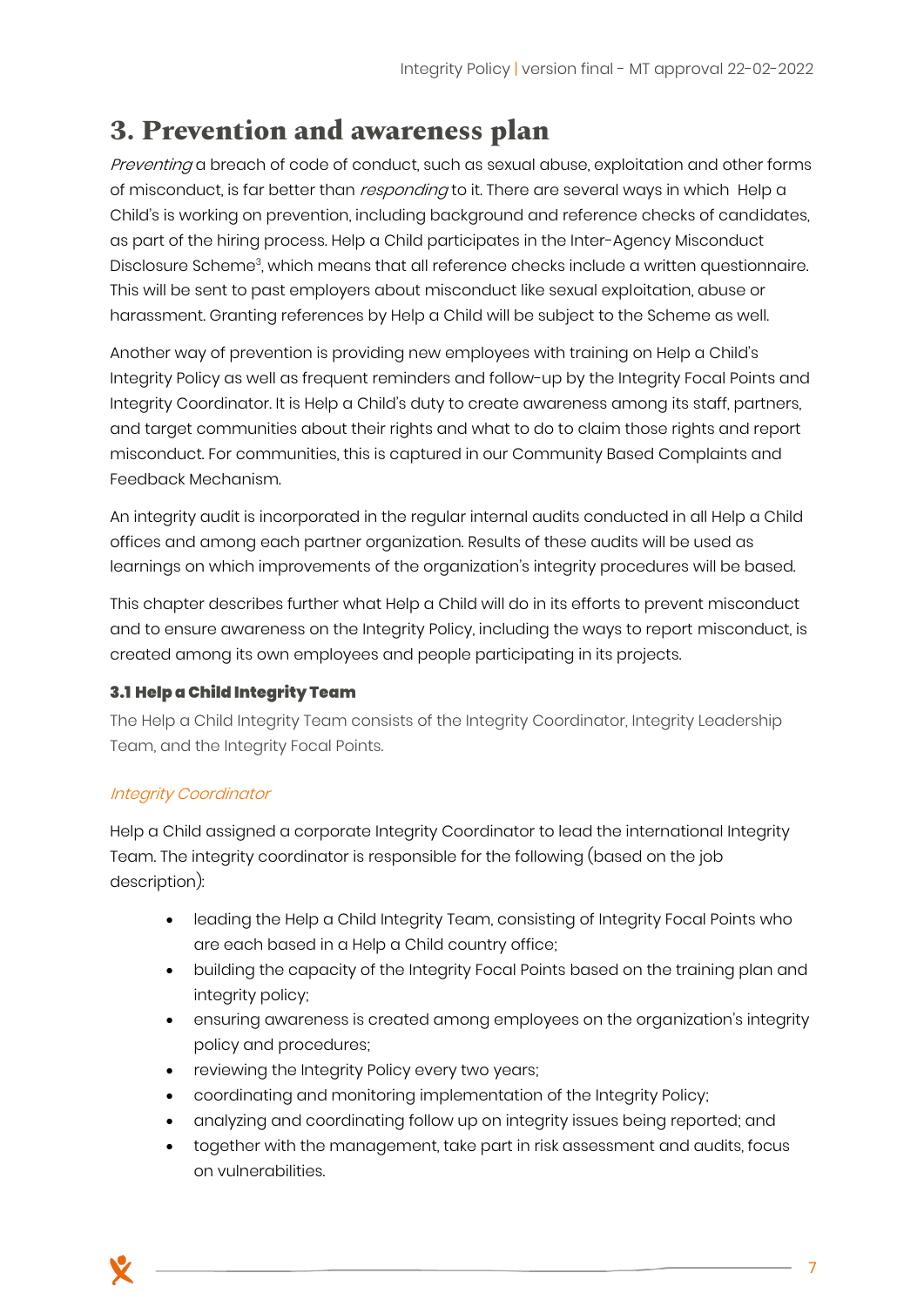• the Integrity Team, consisting of the Integrity Coordinator and all the country Integrity Focal Points, meets at least two times a year via Teams or during the Strategic Consultation Meetings (SCM) to discuss (fictional) cases, policy implementation and whether the policy needs to be updated.

#### Integrity Leadership Team

When integrity issues are reported, the Integrity Coordinator can involve members of the wider Integrity Leadership Team. This team consists of the Child Safeguarding Expert, Finance Manager, and the CEO, if required. In some cases, this may also involve the PMEAL Coordinator and the person responsible for CHS (Quality and Accountability). This Integrity Leadership Team, led by the Integrity Coordinator, is also responsible for the review of the Integrity Policy, every two years, and earlier if necessary. Every 1st and 3rd quarter the team will have a review meeting.

#### Integrity Focal Points

In each Help a Child country office one person is being selected to fulfill the role of Integrity Focal Person. This focal person has the following tasks:

- Ensuring all Help a Child employees, consultants, trainees, interns and volunteers and integrity focal point of partner organizations are aware of the Help a Child integrity principles and procedures at country office level;
- building capacity of staff and integrity focal point of partner bi-annually;
- coordinating and monitoring implementation of the Integrity Policy at country level;
- providing the Integrity Coordinator with bi-annual monitoring reports and feedback to be used as input for the Integrity Policy review;
- handling reported integrity incidents or concerns as described in annex 4; and
- ensuring community awareness on integrity issues and mechanism of reporting is being created.

#### Countries without Help a Child Office

<span id="page-7-0"></span>In some countries, Help a Child works solely through partner organizations without having a permanent presence in the country. These partner organizations will follow their own integrity procedures, however, Help a Child ensures capacity to uphold a high standard of integrity by including this in partner assessments and internal audits. In case the partner cannot fully comply to Help a Child's Integrity requirements, the Integrity Coordinator will be requested to advice and support.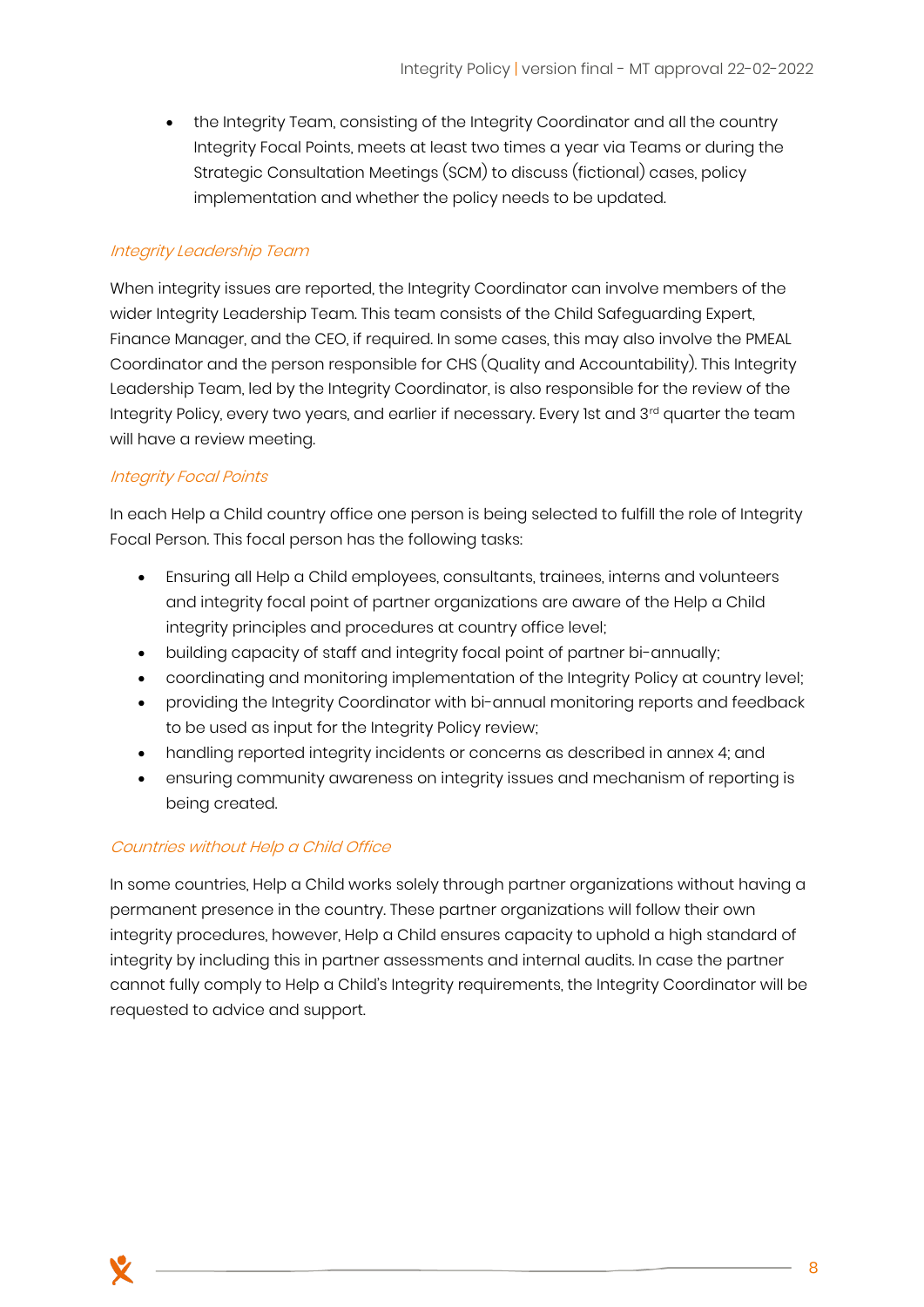#### 3.2 Employees recruitment and capacity building

To ensure that the organization's operations both at office and field level are of a high standard of integrity, Help a Child implements specific procedures when it comes to recruitment of new staff and anyone who acts on behalf of Help a Child and invests in capacity building.

#### Recruitment

All Help a Child applicants are informed via the published job vacancy and during job interviews about Help a Child's expectations and standards of working regarding integrity, as well as the applicant screening steps. Applicants are interviewed at least twice, by multiple persons, preferably face-to-face, and these interviews cover explicit questions on integrity. For all Help a Child staff positions a criminal record check and a reference check is part of the application procedure. References are conducted in line with the [SCHR Inter-](https://www.schr.info/the-misconduct-disclosure-scheme)[Agency Misconduct Disclosure Scheme.](https://www.schr.info/the-misconduct-disclosure-scheme) Regarding consultants, trainees, interns and volunteers this is only required for high-risk positions/assignments (e.g. direct contact with children, managing finance, etc.).

This screening on integrity serves three goals: (1) demotivating people with wrong intentions to apply; (2) adequate screening of candidates during the application process and excluding candidates with an increased risk of unacceptable behavior; and (3) new employees understand how much importance the organization attaches to integer behavior.

When signing the employment contract, everyone will be required to sign the Help a Child Integrity Policy as part of this contract. More specific information on the procedures related to Help a Child's recruitment procedure can be found in the Help a Child HR Policy.

Should any concerns about someone's integrity arise during the probation period, the issue should be discussed with the line manager together with the HR Manager. The line manager together with the HR Manager will decide what action to take. Furthermore, when a staff member resigns an exit interview will be held to find out the reason of resignation.

#### Capacity building

Help a Child developed a training plan to schedule all necessary online and offline training for each of the staff members and others (such as consultants and board members) which clearly sets out which trainings are intended for whom, as well as when, and how often they should be attended. All new employees follow mandatory online courses on integrity and related topics during the first three months of their contract. Furthermore, to refresh knowledge and skills on integrity, bi-annually each Help a Child office team will hold an 'Integrity workshop'. This workshop will be prepared and led by the Line Manager for the teams in the Netherlands and in the countries by the Integrity Focal Point, or Integrity Coordinator. The workshop could start with a session on the main procedures mentioned in the Integrity Policy, which is followed by a more interactive session during which all staff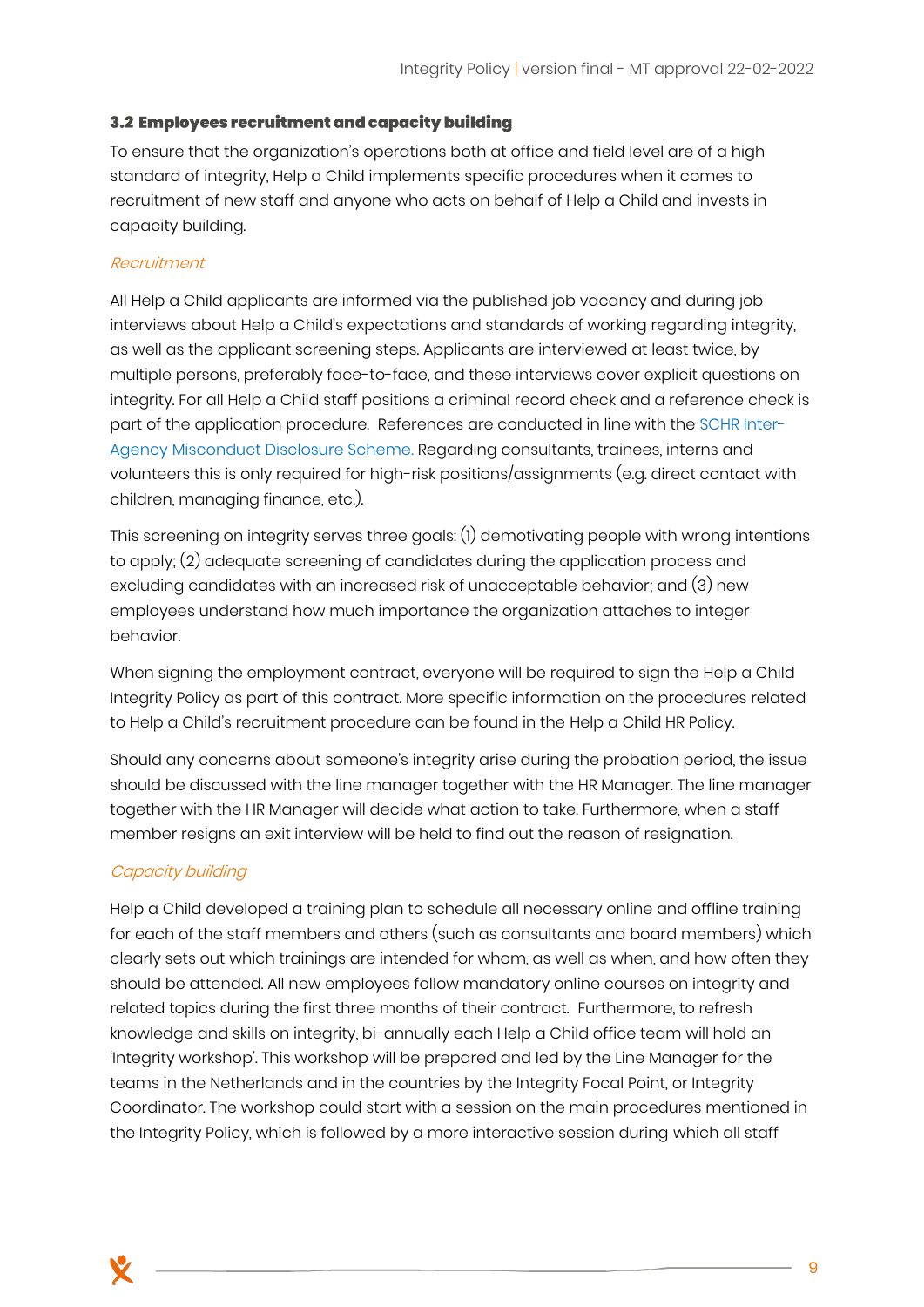members will discuss various case studies on integrity issues, moral dilemmas and/or vulnerabilities and risks regarding integrity within the organization.

Depending on their assignment (e.g. having direct contact with beneficiaries), trainees, interns and volunteers will also receive training on integrity. Furthermore, any person travelling on behalf of Help a Child – e.g. Supervisory Board members, consultants – and visiting a Help a Child country office, a partner organization, and/or a Help a Child project site, will participate in an e-learning which will be part of the mandatory safety and security process steps. This should include an e-learning module on the Code of Conduct.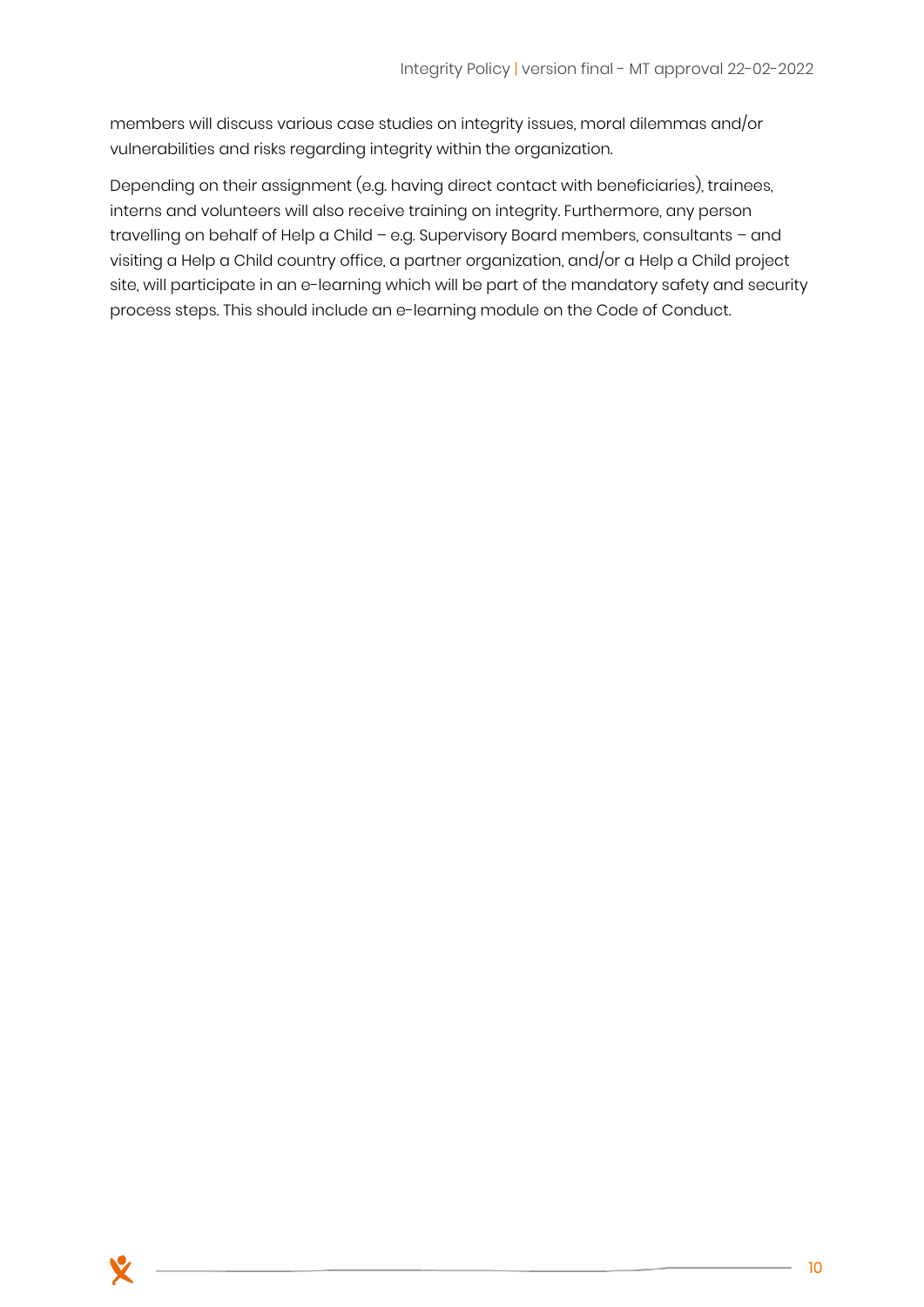As mentioned in the previous section, the Integrity Coordinator will build the capacity of the organization's Integrity Focal Points. The Integrity Coordinator will make sure the focal points gain knowledge and understanding of:

- how to identify and respond to misconduct, including abuse and exploitation;
- where misconduct, including abuse and exploitation, can take place;
- the integrity risks in the organization and how to develop a mitigation strategy;
- security of (child) data and confidentiality;
- guidelines for child sponsorship, including sponsor visits;
- the procedure to follow if misconduct comes to light.

#### <span id="page-10-0"></span>3.3 Procedures for partner organizations

When identifying our partners, extensive research takes place, covering an analysis of the culture/background of the partners' organizations and its decision makers, including documentation regarding anti-corruption/anti-fraud and (child)protection issues. This is part of a required Organizational Capacity Assessment. In addition, all partners of Help a Child have to adhere to the following minimum requirements regarding integrity:

- All partner organizations need to have policy and procedures on integrity (e.g. on recruitment, induction, etc.) in line with the Help a Child Integrity Policy.
- All partners need to have feedback and complaints reporting mechanisms in place and procedures for follow up on these reported issues (needs to appear from practice).
- All partners need to have a focal person for integrity.
- All partners need to ensure their employees know about and understand the policy and procedures on integrity.
- All partners need to raise awareness among project target groups about their organization's integrity policy and procedures, including the ways to report integrity issues. Also, the partner is expected to have guidelines in place on communication with children.

As said before, partners will be provided training on integrity by the Help a Child Integrity Focal Person - and by the Integrity Coordinator and the experts in case of countries without Help a Child office. This training will take place within one year after the partnership agreement/MoU has been signed. The training includes a session on Do No Harm Principles.

Besides capacity building of partners, monitoring on the implementation of the Help a Child Integrity Policy and procedures will also become part of the program audit, an audit which takes place at least once every two years, for each of the offices and partners.

Information on Help a Child's reporting procedures, also for partners, can be found in annex 4 "Feedback, Complaints and Whistle Blowing Procedure". Every partnership agreement is expected to mention the partner's obligation to report any breach of the Help a Child Integrity Policy (for example a breach by a Help a Child staff member).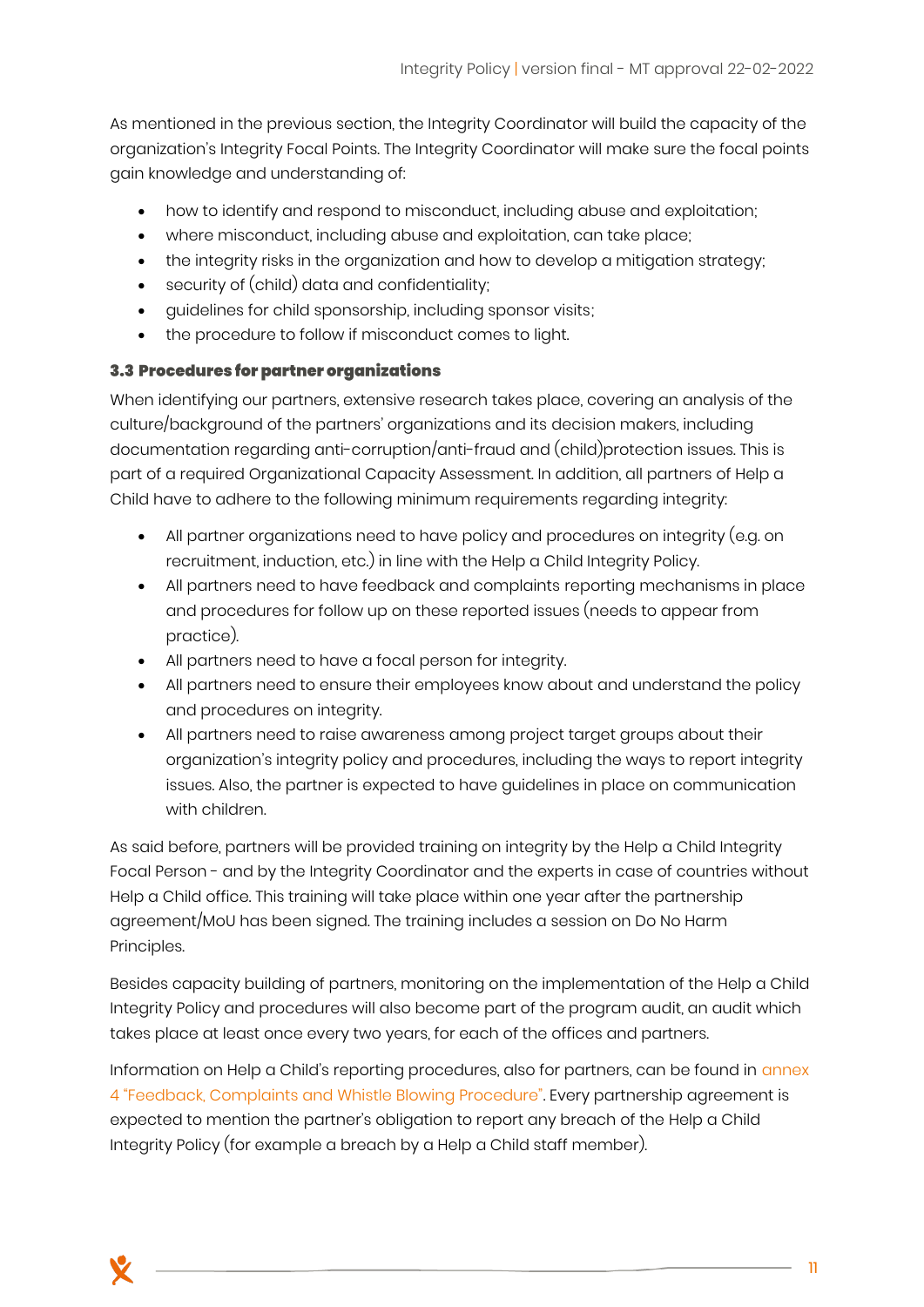#### <span id="page-11-0"></span>3.4 Help a Child integrity strategy for communities

It is important to raise awareness among the communities Help a Child works with about the Integrity Policy and related procedures. This will help them, amongst others, to ensure they know their rights and responsibilities and know how to report concerns and/or complaints. Therefore, each new project will start with a community consultation regarding the preferred communication channels and an induction workshop on integrity and establish a fully functional Community Based Complaints and Feedback Mechanism (CBCFM). Help a Child country offices are expected to describe this process in their annual plans and to take this into account when developing project workplans and budgets. Not only at the start, but also throughout the project duration communities should be reminded of their rights, responsibilities, and ability to report. At the same time, it is important that they are also actively enquired about their opinions on the project, the staff, and any other topics on which they can give their feedback. The result will be a clear Community Based Complaint and Feedback Mechanism, with both pro-active and reactive channels in place, and followed up throughout the project by the project staff.

Integrity is important in all projects, also if they are not focusing on children only. Help a Child aims to make "integrity" a cross-cutting theme in every project. For cases of sexual exploitation and abuse, a local referral path is established, to be able to refer beneficiaries to protection services (e.g. medical services, legal services, psycho-social services, police, community development/probation office, community leaders), so that all cases of abuse within the community will be dealt with, not only cases where project employees are involved.

#### <span id="page-11-1"></span>3.5 Staff care

Since Help a Child employees often work in more remote areas among people living in distress and often work far away from home, stress levels of employees might go up. People might have different ways to deal with this stress. There are positive coping mechanisms sport, praying, sharing with friends, etc. - but there are also negative coping mechanism, such as drinking excessive amounts of alcohol. It is Help a Child's duty of care to limit the amount of stress to which employees are exposed and to support employees in dealing with stress. Therefore, the following is provided for employees exposed to extra stressful situations:

- Good Rest and Recuperation (R&R) possibilities (e.g. employees being able to visit family regularly).
- Stress-management training (basic training on what employees and the office can do to deal with stress levels, e.g. providing a prayer room or sports facilities).
- Safety and security awareness training;
- Critical integrity incident support: in each Help a Child country of operation a few possibilities for (external) services will be selected, for support in case of any critical integrity incident. It is important for employees to feel supported and to get psychosocial care, which helps them to deal with the incident.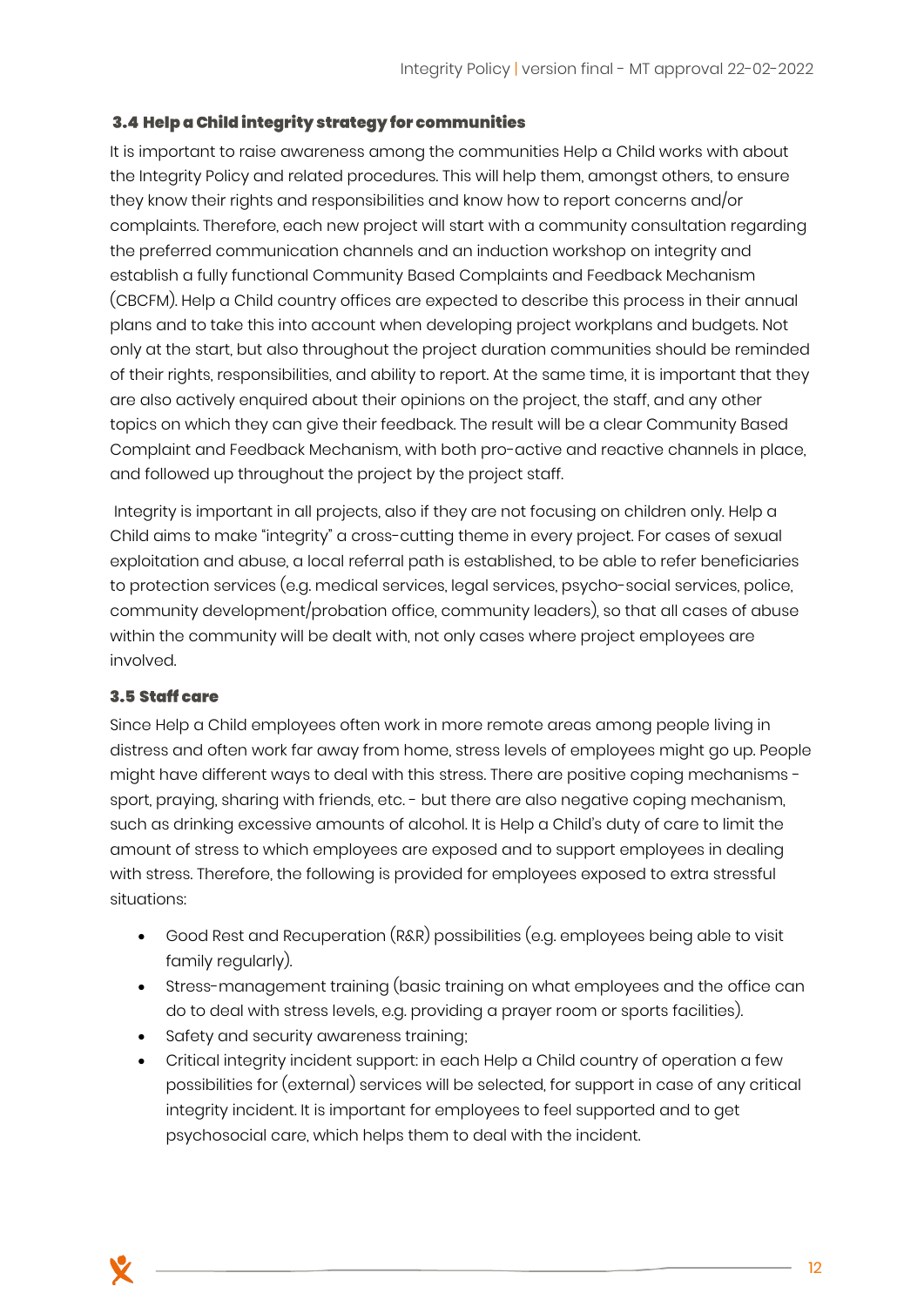## <span id="page-12-0"></span>**4. Reporting procedure and confidential counseling**

Annex 4 covers the Feedback, Complaints and Whistle Blowing Procedure, which describes the procedure Help a Child put in place to allow project participants, employees, partners and other stakeholders of Help a Child to share feedback, concerns and complaints on communications, actions and behavior related to our work, have them heard and properly addressed. Each person signing the Help a Child code of conduct is signing for the obligation to report any concern related to a breach of the Integrity Policy.

Help a Child has several reporting channels in place. Reports will be analyzed by the relevant country Integrity Focal Point, the Integrity Coordinator, or a person assigned by the Integrity Coordinator. Based on this analysis the Integrity Focal Point(s) involved, the Integrity Coordinator and the CEO will determine whether an investigation is justified. If investigation is required, an investigation team will be established, and investigation will take place. An alleged perpetrator is innocent until proven guilty.

Appropriate action will be taken if staff is found guilty. Depending on the severity appropriate actions might include termination of contract and legal action if required, as described in the employment conditions manual. Help a Child has a zero tolerance against sexual exploitation and abuse. Any substantiated and proven case of sexual exploitation and abuse will always lead to direct termination of employment.